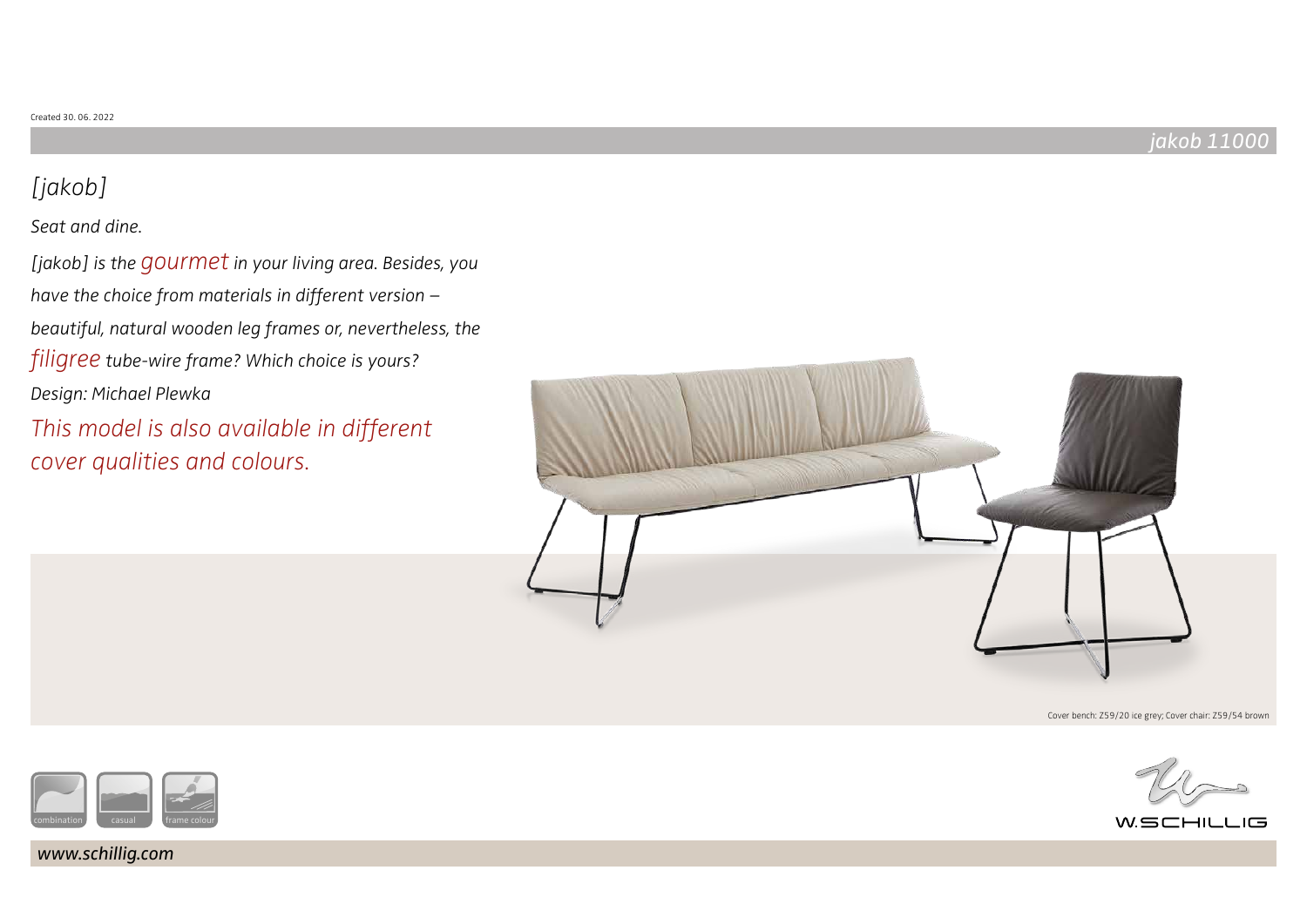#### Created 30. 06. 2022

### jakob 11000

### Chairs



chair with armrests tube-wire frame

 $\mathbb{R}^2$ MX

NX190

bench tube-wire frame



chair without armrests tube-wire frame

chair with armrests wood frame chair without armrests wood frame

**item no. high-gloss chrome = CG** (surcharge) 62/62/86/49

**item no. high-gloss chrome = CG** (surcharge) 49/62/86/49 62/62/86/49

MEY

**item no. walnut-tree frame = NU** (surcharge) **item no. walnut-tree frame = NU** (surcharge) 49/62/86/49

MY

NX250

 $\tilde{\tau}$ 

bench tube-wire frame



NY160

bench wood frame



bench wood frame





bench wood frame

NY250 bench wood frame

**item no. high-gloss chrome = CG1** (surcharge) 160/65/89/50

bench tube-wire frame

Benches

NX160

**item no. high-gloss chrome = CG1** (surcharge) 190/65/89/50 **item no. high-gloss**  220/65/89/50

NX220

bench tube-wire frame

**chrome = CG1** (surcharge) **item no. high-gloss chrome = CG1** (surcharge) 250/65/89/50

**item no. walnut-tree frame = NU1** (surcharge) 160/65/89/50

**item no. walnut-tree frame = NU1** (surcharge) 190/65/89/50 **item no. walnut-tree frame = NU1** (surcharge) 220/65/89/50

**item no. walnut-tree frame = NU1** (surcharge) 250/65/89/50



All specified dimensions are approximate in width/depth/height/seat height. We would like to point out that deviations of +/- 2 cm may occur depending on the filling material used and its upholstering. Please contact us if you would like more detailed information. We reserve the right to make technical changes.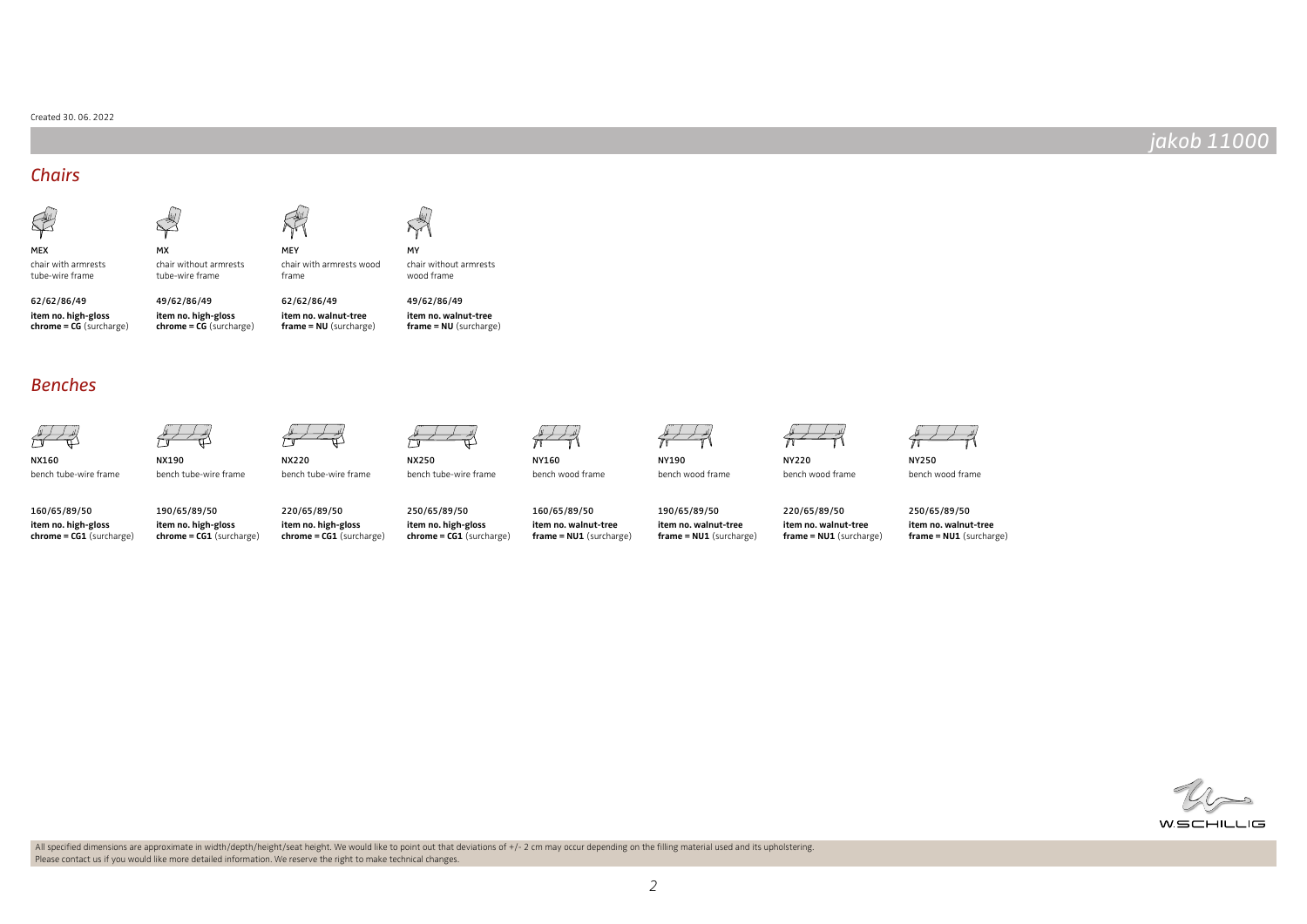#### Created 30. 06. 2022

#### **Noble metal legs**

The wire tube bases are available in the metal colours high-gloss



chrome (surcharge), silver or bronze powder-coated.







colours. See order information and image.

### Order information

#### **Combined covers:**

This model is available fully covered in fabric or leather as well as covered in combined covers. See image and price list. **Price 1:** back outside

#### **Price 2:** seat and back inside

#### **Seam appearance:**

Decorative, felled or double seams may appear different in fabric and leather versions. For manufacturing reasons, seams may be left out of the fabric version or replaced with simple seams.

#### **Load-bearing capacity:**

A maximum load-bearing capacity of this chair up to 120 kg is guaranteed.

#### **Floor protection:**

For the protection of your floor with smooth surfaces you should attach felt planing hull on the frame.

#### **All of the dimensions given are approximate dimensions in cm. We reserve the right to make changes. Dimensions are given as follows: width/depth/height/seat height.**

Seat depth: ca. **44 cm**

Armpart height MEX and MEY armchairs:

front: ca. **67 cm** middle: ca. **70 cm** back: ca. **73 cm**

#### **Leg-/frame versions:**

tube-wired frame FM5, in different colours

- high-gloss chrome **for surcharge** (item no. = CG, CG1)

- silver powder-coated M21

- bronze powder-coated M56

- black powder-coated M99 - wood frame FM8 in oiled oak P58

### **Model-specific qualities:**

The upholstery of this model has intentionally been made loosely to create a certain visual effect. This is not a quality defect but a model-specific characteristic that guarantees optimum seat comfort.

#### **Chromatic aberrations:**

The wooden structure is different from ordering to ordering. Deliveries after colour samples are basically excluded from complaints and exchange. We take care of the best correspondence possible.

### Order checklist

- Cover (combination available)
- Leg frame finish
- Metal colour for frame high-gloss chrome for surcharge



WSCHILLIG

## jakob 11000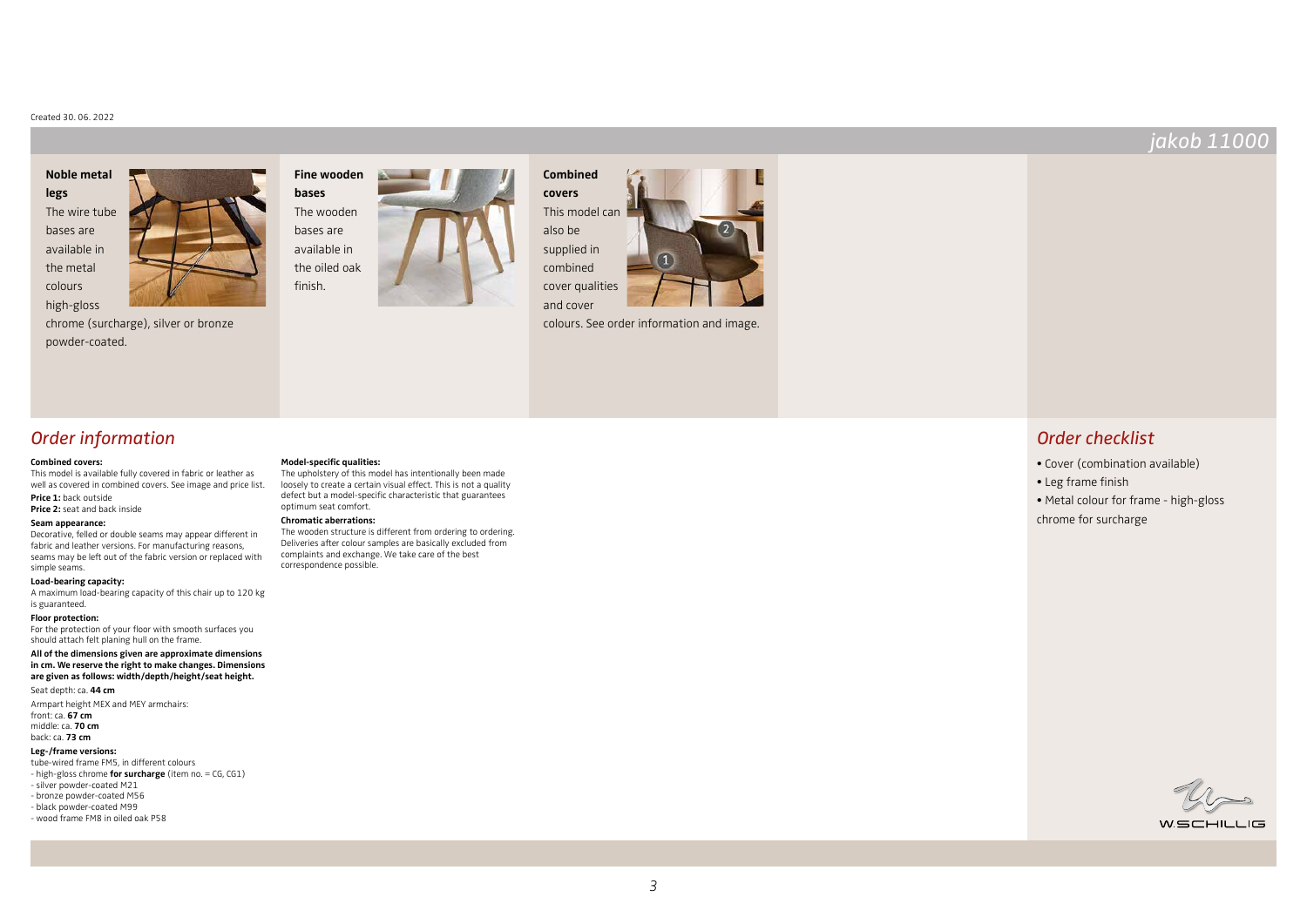### jakob 11000

### Upholstered furniture frame structure

**1. frame** - seat/back laminated wooden shell; side section on MEX, MEY metal frame, foamed in place

**2. seat suspension:** layered glued wooden shell; benches with permanently elastic wave springs

**3. Back upholstery structure** of **ergo**-PUR foam with diolen cover **4. back suspension:** layered glued wooden shell; benches with lining

**5. Back upholstery structure** of **ergo**-PUR-foam with diolen cover

**Leg-/ frame versions:**

# Legs

F M5



surcharge F M8

tube-wire frame **FM5**, in different colours - high-gloss chrome M20 **for surcharge (item no. = CG, CG1)** - powder-coated silver M21 - powder-coated bronze M56 - powder-coated black M99 wood frame **FM8** - oiled oak P58 **Powder-coated:** The colours M21 silver, M56 bronze and M99 black are powder-coated. **Chromatic aberrations:** The wooden structure is different from ordering to ordering. Deliveries after colour samples are basically excluded from complaints and

exchange. We take care of the best correspondence possible.

# **Upholstered furniture made with passion.**

Your model is the product of German design and engineering. The family-owned company W.SCHILLIG has more than 70 years' experience of technical skill, trend-setting ideas, attractive design and know-how from Germany. The result is upholstered furniture that guarantees first class comfort and attention to detail. We keep sustainability and protection of resources in mind when choosing the materials we use.



### Available metal colours



# www.schillig.com  $A$  $0$  $0$  $0$  $1$ in



 $W$ SCHILL